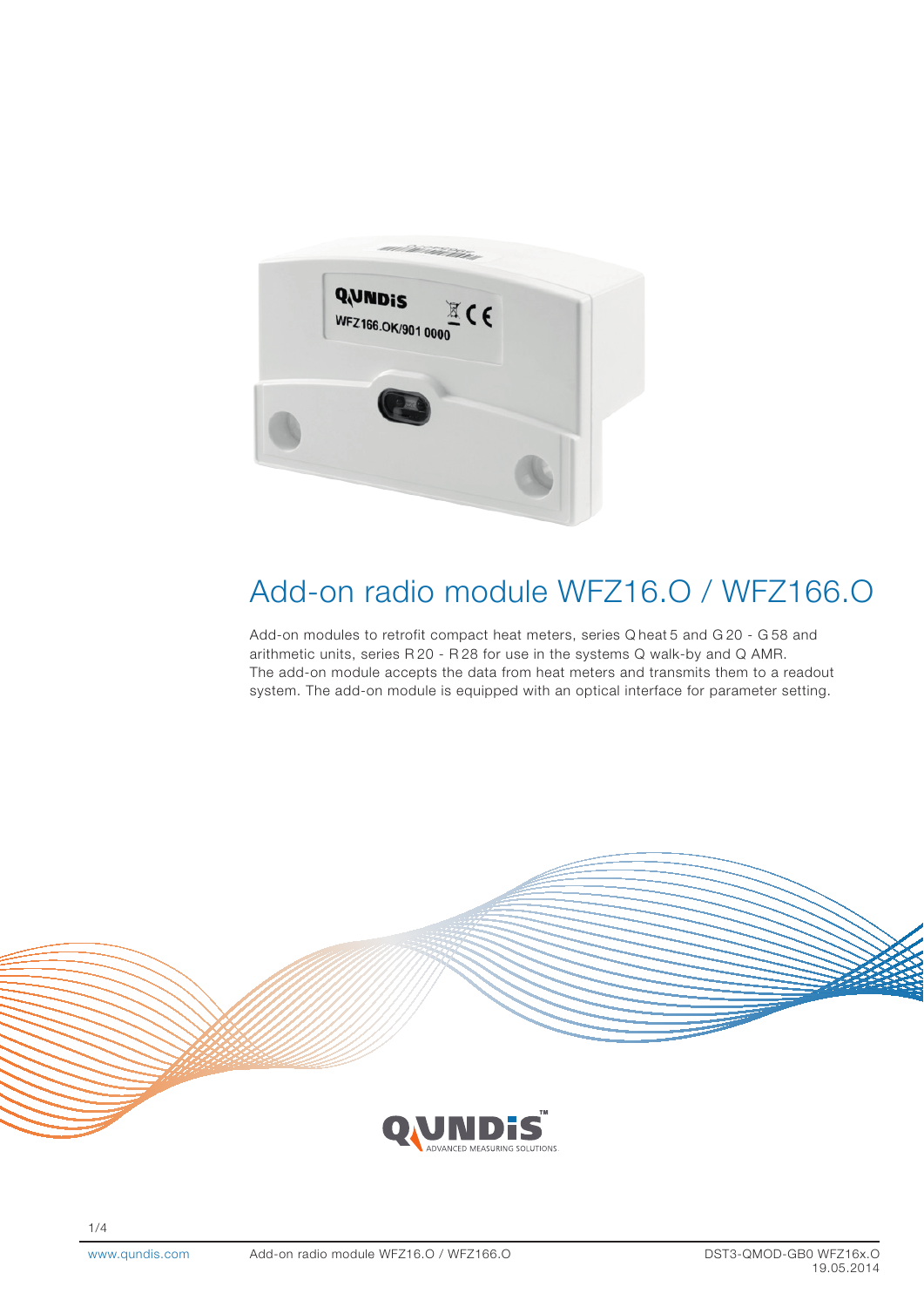

Add-on radio modules of the type WFZ16.. are part of the Q AMR system, Add-on radio modules of the type WFZ166.. are part of the Q walk-by system. Both options are used if heat meter, series G20/21, G54/55/58 and arithmetic units, series R20/21/28 are present, whose data must be measured within one of these systems.

## **Functions**

- ~ Acquisition of the heat measurement data from the heat meter and/or arithmetic unit
- ~ Acquisition of the cooling energy measurement data for combined heat and cold metering
- ~ Storage of consumption data and Due date values
- $\sim$  Readout via radio and transmission of the consumption values to a readout unit without direct access to the device
- $\sim$  The add-on radio module does not have its own display
- $\sim$  The transmission period is always given as CET for the entire year

## Transmitted data

- ~ Current consumption value
- ~ Due date value
- ~ Due date
- $\sim$  13 monthly values
- ~ Error code
- ~ Error date

#### Parameter setting possibilities when using the service software

## WFZ16.. WFZ166..

## WFZ166..

~ Customer location as freely assignable field

- $\sim$  Time delay (offset) in days to the readout day
- ~ Weekdays without telegram transmission
- $\sim$  Transmission time within one day
	- (e.g. 8 am 6 pm CET)
- ~ Changing parameter setting for use in Q AMR system (not reversible)

The measuring devices transmit status information several times a day for the entire year independent of the readout time set.

www.qundis.com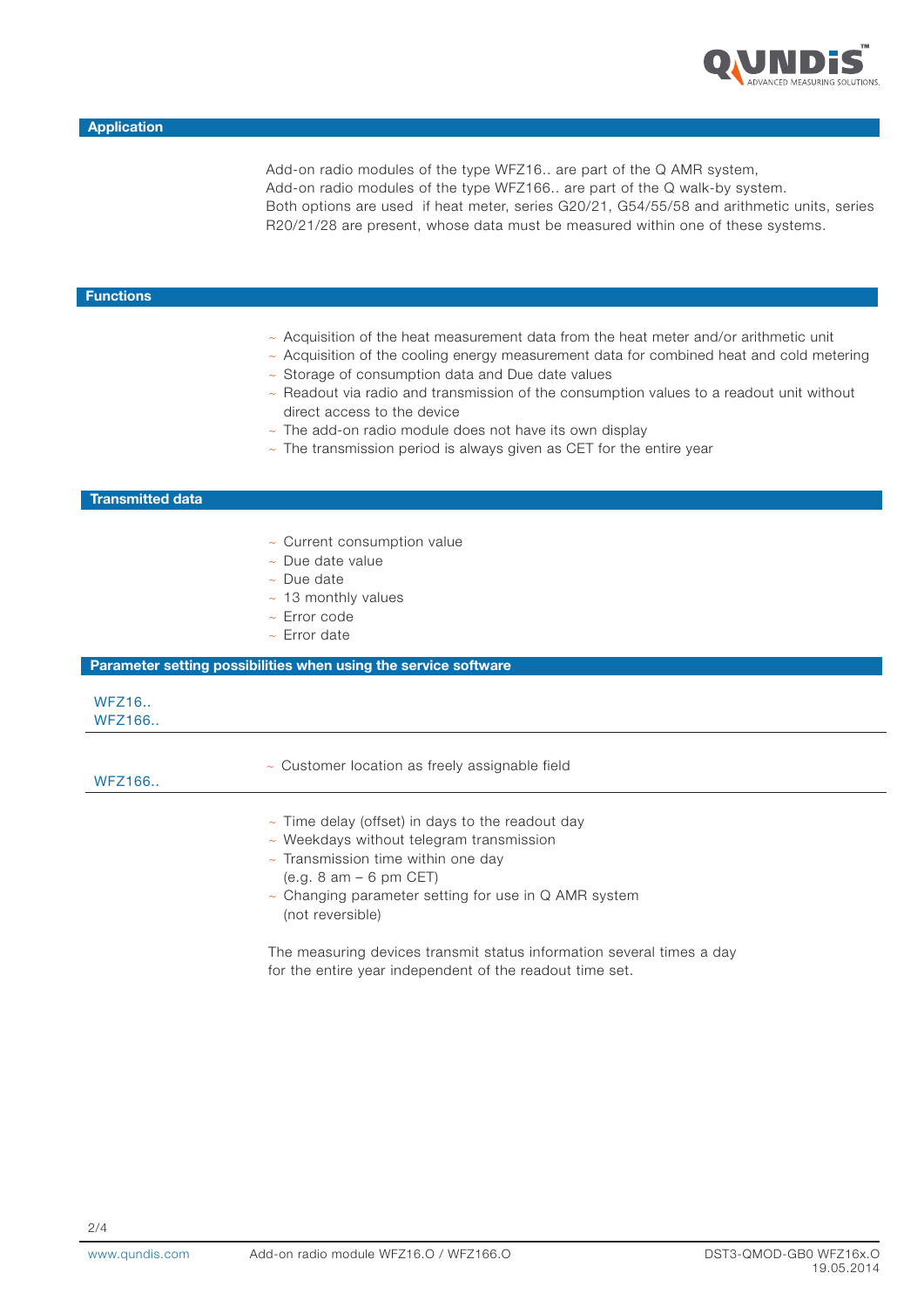

| <b>Type designation</b> |                                                   | <b>System</b> |
|-------------------------|---------------------------------------------------|---------------|
| WFZ16.OF                | Add-on radio module with remote antenna           | Q AMR         |
| WFZ16.OK                | Add-on radio module with integrated radio antenna | Q AMR         |
| <b>WFZ166.OF</b>        | Add-on radio module with remote antenna           | Q walk-by     |
| <b>WFZ166.OK</b>        | Add-on radio module with integrated radio antenna | Q walk-by     |

# **Ordering**

The complete order number must be given for the order.

As a default, the add-on radio module WFZ166.O is set to the following:

- ~ Annual readout
- ~ Time delay to readout day 0 days
- ~ Daily transmission time from 8 am to 6pm
- ~ No telegram transmission on Sundays

## Device combination

One add-on radio module is required per heat meter.

# Technical data

#### General device data

| Rated voltage                   | DC <sub>3</sub> V             |
|---------------------------------|-------------------------------|
| Service life                    | 11 years $+ 6$ months reserve |
| Battery type                    | Varta CR 2/3 AA               |
| Data transmission according to  | EN 13757/4                    |
| Frequency band                  | 868.0 MHz to 868.6 MHz        |
| Transmission power              | Typically 5 dBm               |
| Permissible ambient temperature |                               |
| during transport                | -20 °C to max. $+70$ °C       |
| during storage                  | $+5$ °C to $+55$ °C           |
| during operation                | $+5$ °C to $+65$ °C           |

#### Standards and norms

| CE conformity                 | Directive 1995/5/EC (R&TTE Directive)<br>Legislation concerning radio systems and<br>telecommunications equipment (FTEG) |
|-------------------------------|--------------------------------------------------------------------------------------------------------------------------|
| Protection rating             | IP 54                                                                                                                    |
| Protection class              | $\mathbf{III}$                                                                                                           |
| Electromagnetic compatibility |                                                                                                                          |
| Interference resistance       | EN 61000-6-2                                                                                                             |
| Emitted interference          | EN 61000-6-3                                                                                                             |
| Security of IT equipment      | EN 60950-1                                                                                                               |

www.qundis.com